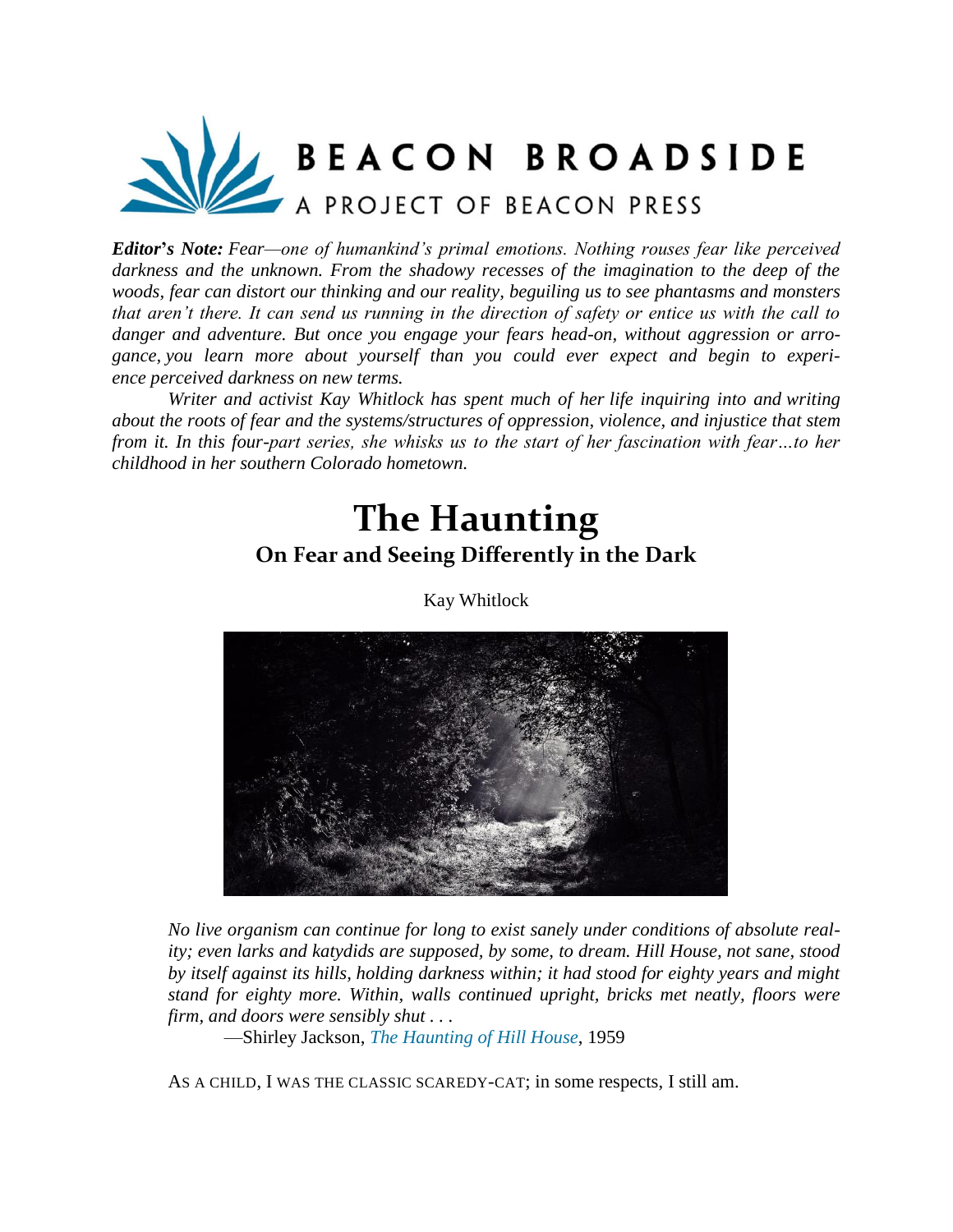And yes, I'm afraid to admit it. It's embarrassing, and I hate to embarrass myself, especially in public. But it occurs to me that, in part, I write so much about fear and its structural forms in public and private institutions because I have so often been afraid.

It's not my dilemma alone. Along with many individuals and families, the lives of entire societies may in some measure—and never to good end—be distorted, manipulated, even dominated by fear. The inevitable results are varied combinations of repression, displacement, brutality, and tragedy. How is it possible, then, not to be done in, led astray, or paralyzed by fear, but rather be usefully transformed by it in more imaginative ways?

In lieu of an answer, I have a story to tell.

In the 1950s and 1960s, as a child growing up on the southern Colorado plains just east of the front range of the Rockies, I was tormented by frequent, sometimes repetitive, nightmares and an abiding fear of the dark. I imagined disturbed men with vacant eyes crouched by outside doors, looking for ways in. Occasionally I sleepwalked, sick with apprehension when I awakened to find myself standing outside in the front yard or in some other part of the house, having unconsciously opened and closed doors to get there. I lived in heart-thrumming dread of the unlit emptiness at the bottom of the narrow stairs to the cold basement and the gloom that pooled each night outside my bedroom window.

Much of my fear was anchored in my family's struggles with our individual and collective demons and disillusionments—and with the confusion produced by whiplash shifts between happiness and hurt. There were other factors, too. I was haunted by whispers of "what happened to Bobby Greenlease." A six-year-old boy from Innocent Child Land—probably a local kid I thought at the time, but actually from a well-to-do Kansas City suburb—Bobby was kidnapped in 1953, held for ransom, and killed anyway after it was paid. My folks made it clear that care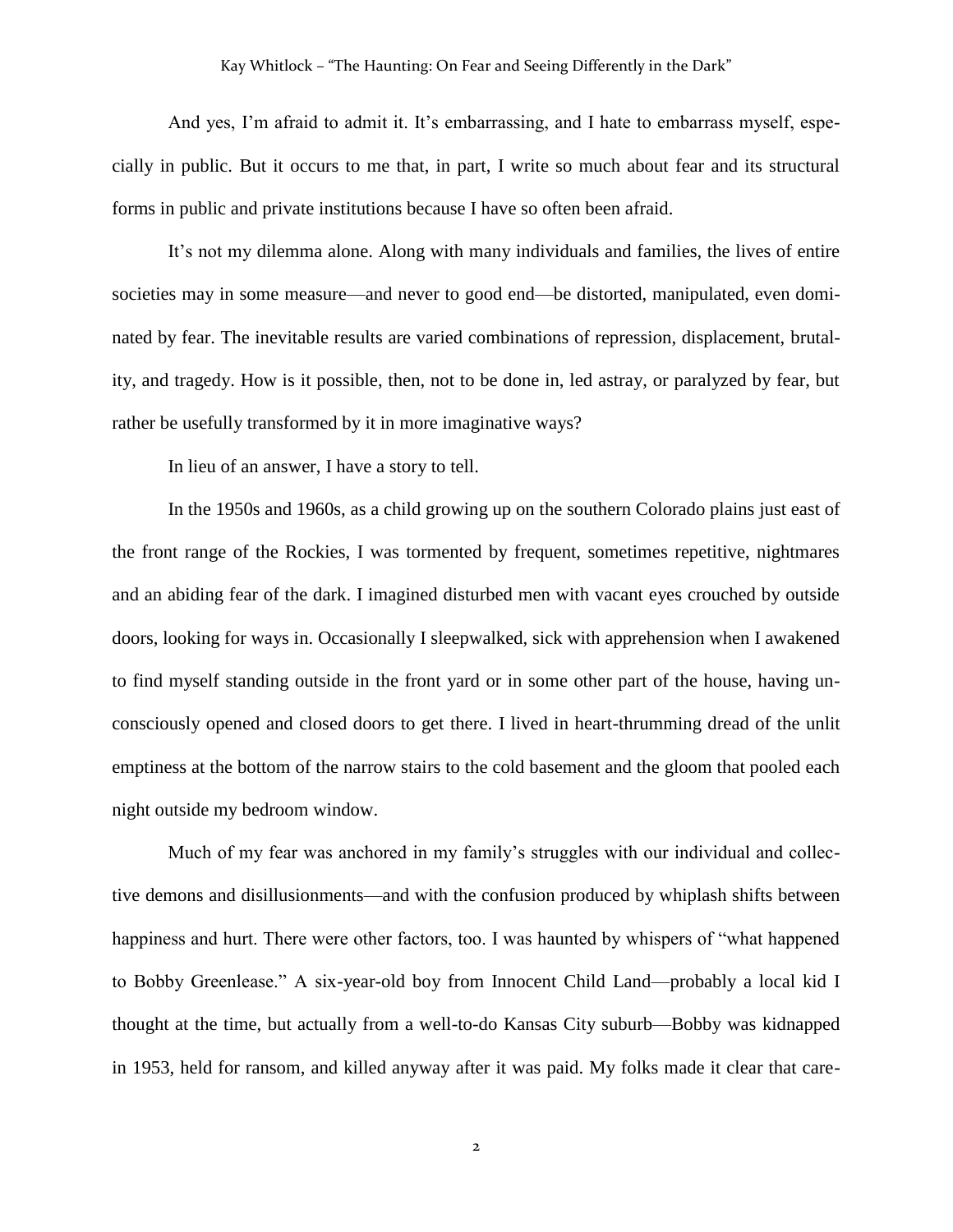less, disobedient kids might well suddenly vanish into strange cars, the ether, and death. And just like Bobby Greenlease, we would have brought it on ourselves.

Fear didn't have to be plausible to colonize my imagination. It had only to promise something bigger than me, surprising, and awful; to reinforce my secret terror of inconsequentiality by shattering anything that made me feel safe, special, or good. Sharks, for instance. Long before *Jaws* began its relentless swim across America's movie screens, and despite growing up in a landlocked, semi-arid, overgrazed prairie, I dreaded the unseen presence of sharks. I told anyone who would listen—a rapidly dwindling audience—that most shark attacks occurred in less than three feet of water (not true, but I thought it was then). A budding Cassandra, I repetitively sounded the same warning: *Danger is Always Closer Than You Think and Will Almost Always Drag You Under When You Least Expect It.*

To illustrate: one summer night my dog Trixie, her nose pressed to the window screen, awakened me with frantic barking. Groggy, I tried to hush her and found myself staring into the unblinking eyes of a peeping Tom standing outside the window, only inches away. Screaming bloody murder, I sent my father and the perpetually splenetic man next door—a pest exterminator—into the driveway in their boxer shorts, both brandishing guns. Police never found the guy, probably because he'd already taken up permanent residence in my psyche. Even now, whenever I am alone at home and look out a window at night, I half expect to see his eyes looking back at me.

Even so, roughly between my eleventh and fourteenth years, I arose from my bed well after midnight on occasional Saturday mornings in the late spring and summer. Throwing off the pajama top that covered my t-shirt and still wearing jeans, I shoved my feet into red canvas Keds, and sneaked out of the house. A chum spending the night—not always the same girl—was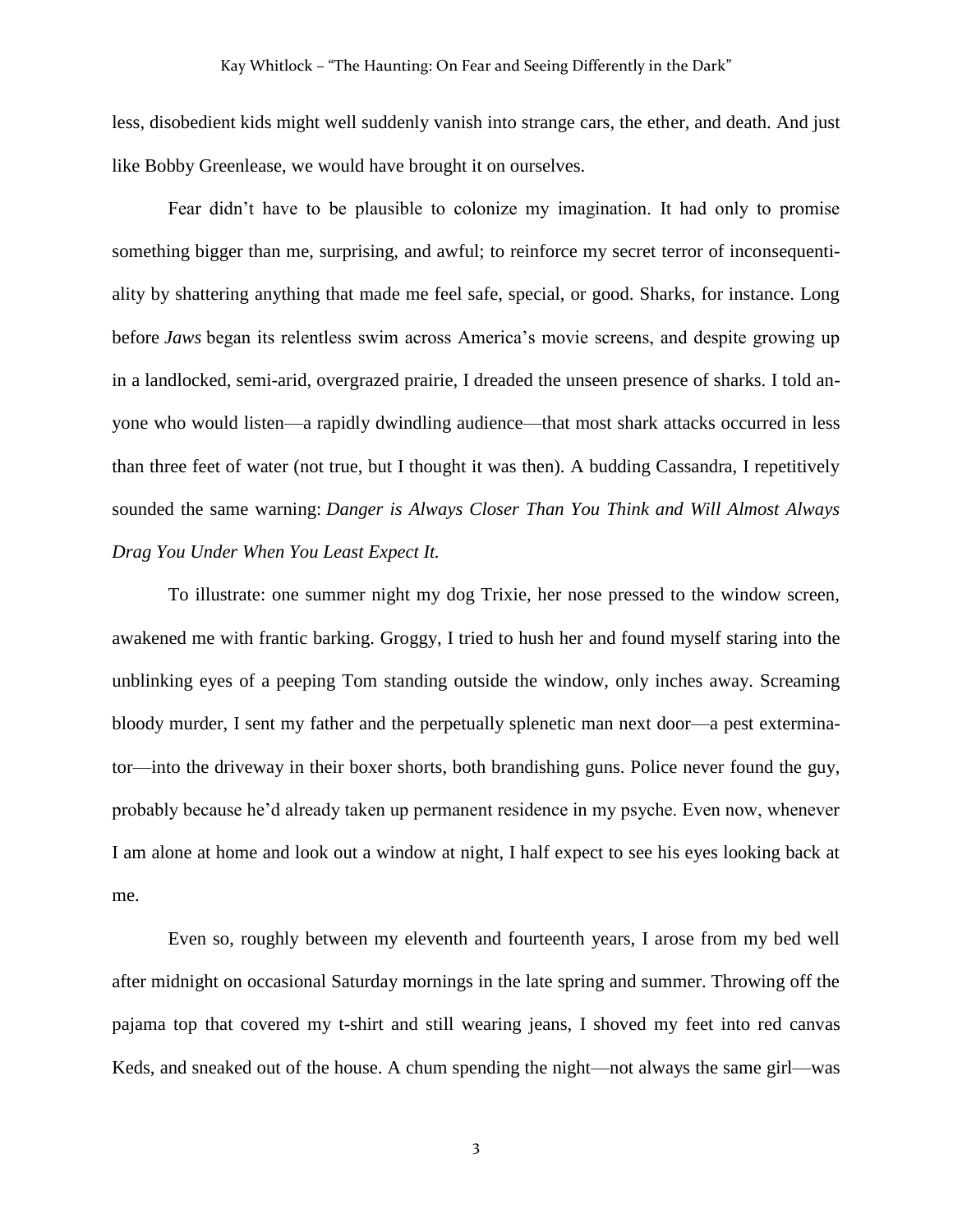always in tow; once there were three of us. And for two or three hours, blessedly unsupervised, we disappeared into darkness.

In the wee small hours, everything is in some way familiar and evocative of what is already known. Yet nothing is the same. The earth relaxes and reimagines it all. The darkness reveals unseen aspects of itself that are rendered invisible or incomplete in the light of day. The terms of daytime logic are often so narrow; there is incessant effort to whittle things down to size, to manage them, to set them in orderly rows and arrange them at predictable right angles. But in the dark, things are not managed; they are only encountered. Nothing is linear, fixed, or certain. Shapes and textures constantly transmute into that which is almost...but not yet...recognizable. Under the slow movement of granite clouds in a moonlit sky, everything rearranges itself in almost imperceptible ways. These are the trickster hours, necessarily disrupting the ways most of us usually experience the world.

Trees no longer simply line the streets; they loom, huge and indistinct, and their branches vanish into a vast, indigo web. But who or what created that web? Houses—stucco, vinyl-sided, wooden, and brick—recede into the gloom, save for an occasional muted light behind a curtained window, almost invariably only one. Who is awake at this hour, and why?

Such earthy forms of alchemy stir curiosity and invite intriguing questions that are never spoken aloud, either by children or adults, or even fully formed in the moment: What is this? Am I seeing what's really here? Or only what I want to see? Is there something out here that I am afraid of or refuse to see? Deep shadow is often disorienting; it feels intensely alive and vital even as it amplifies loneliness and uncertainty. It provides hiding places for whatever a person would rather not know while simultaneously offering the possibility of examining what is tucked away in those places, out of sight and out of mind.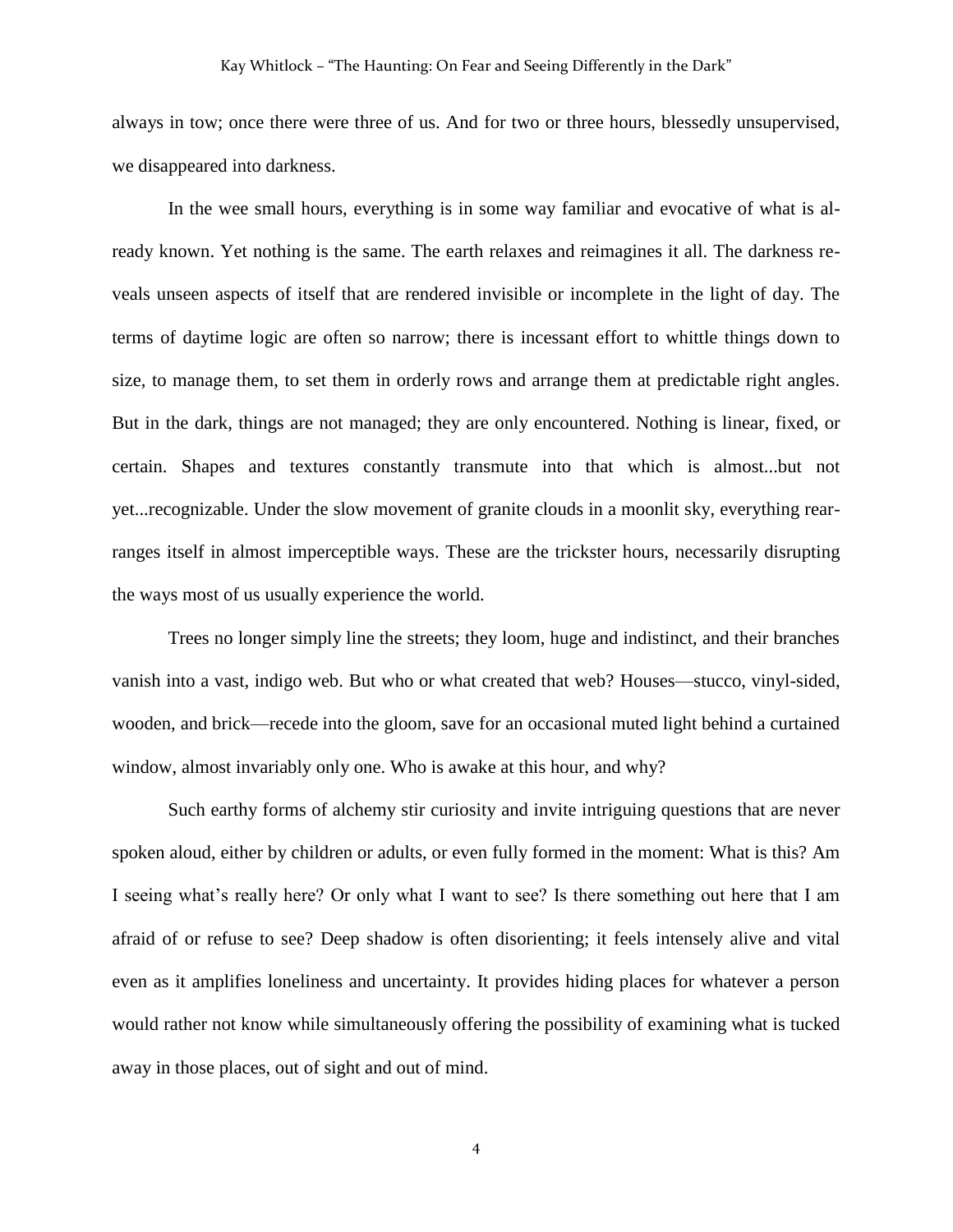But I did not understand that then.



MAGIC WAS AFOOT AND ON THE MOVE IN THE DARKNESS WHEN I WAS YOUNG; that much is certain. The night air, clear and deliciously cooler, even in the dog days of summer, flowed in long, almost riparian, currents of pleasure, carrying the scents of mown grass, starlight, and anticipation. In those liminal hours, everything slowed down: the passage of time, sound, movement, and perception. It is possible that time ceased to exist at all. Except for an occasional cop and the usual weekend complement of barflies, the streets remained virtually empty of traffic until 3:30 or 4:00 a.m. In that hour, a handful of people roused themselves from their beds and drove slowly though traffic lights blinking red to jobs as bakers, milkmen, janitors, and other odd-hour laborers.

Sounds were revelatory. When a wind came up, the sudden, rippling *flap!* of unseen bed sheets left outside on a clothesline suggested the presence of a giant raptor. The faint *shhhhhhsh* of a sprinkler mistakenly left on overnight gave rise to other kinds of waking dreams: a desperate little whirligig on the lam, maybe, or a cluster of tiny librarians moving relentlessly through the grass. Even hoary auditory clichés—crickets chirping, owls hooting, and dogs barking in the distance—became fraught when they suddenly ceased. Sometimes it was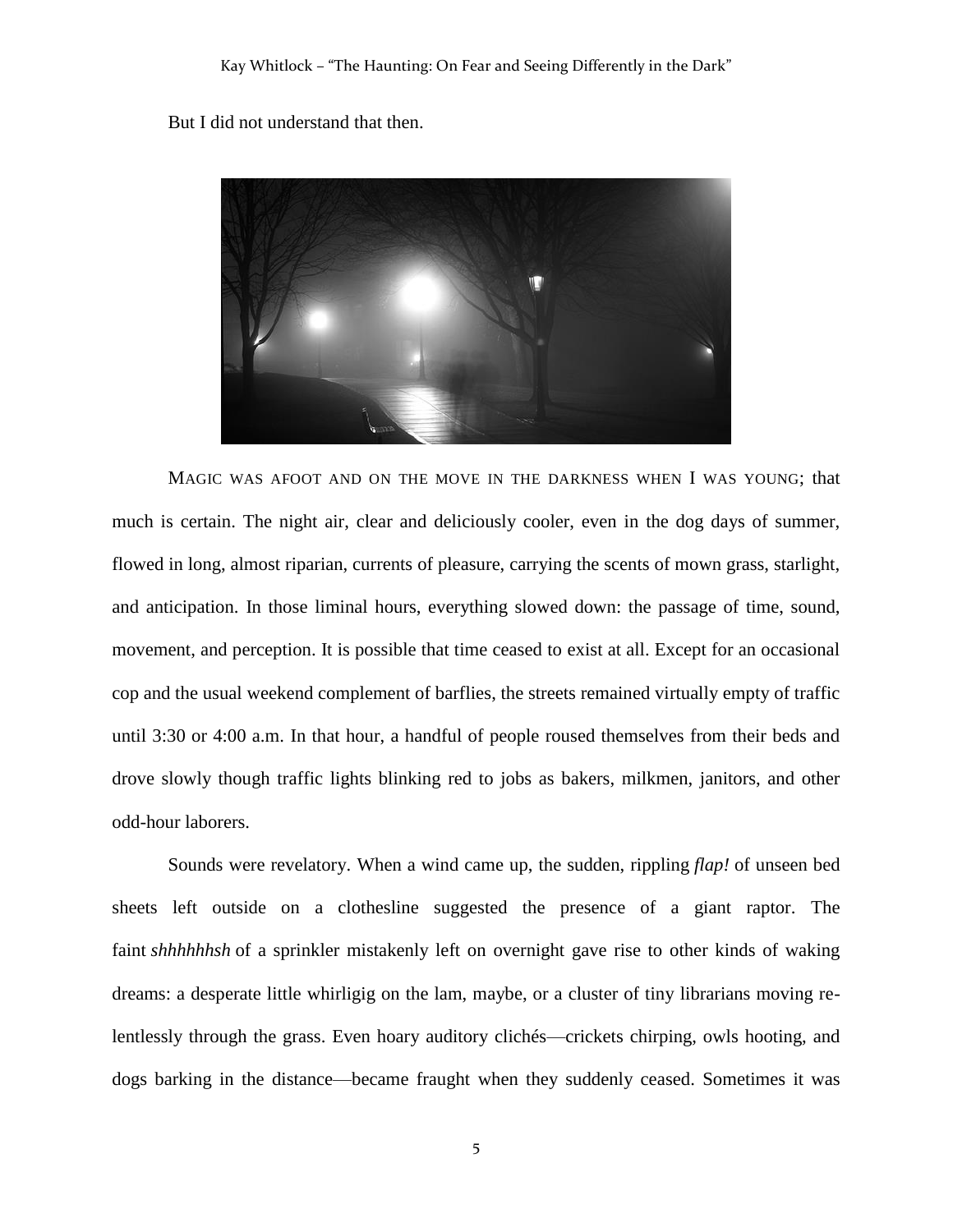possible to creep up to an open window, and crouch silently below it. There we harvested shards and splinters of information from the low voices, angry words, tubercular coughs, and fits of weeping that tumbled out.

Hearing the measured scuff of leather shoes on the sidewalk or whenever the crunch of automobile tires or headlight beams turned in our direction, we darted into recessed doorways or alleys, swallowed by shadows which themselves, owing to slight shifts of light, seemed not only alive, but aware. Underneath and in the spaces between these small sounds, the darkness became tangible. It shifted and whispered, but though I strained to listen, there were never any words. There was only the slight shivery sense of *something else*. In those days, at least in my hometown, my pals and I weren't worried about small armies of security guards on edge, armed and eager to shoot. We were afraid of being busted by the police—and once nearly were. But we were white, female, and from "intact" homes, so it never occurred to us to regard cops as lifethreatening. Had we been caught, they would only have delivered a blistering lecture and taken us home.

Apart from an inventive prank or two—we were capable of efforts far more imaginative than flinging rolls of toilet paper into trees—prowling was almost always improvised. Avoiding yards where we knew dogs were left out at night, we wound our way through residential streets and alleys, through faintly lit parks and schoolyards, past an old red brick mill that exuded a fragrant blend of dreams mixed with straw and stock and animal feed. Breathing it in, I sensed a possible future, populated with horses, in which I never had to wear anything but jeans, checkered shirts, and cowboy boots.

How exhilarating to cross a broad intersection empty of cars and pedestrians at a stilldark hour of morning, suffused with the intoxicating illusion that we were free to wander at will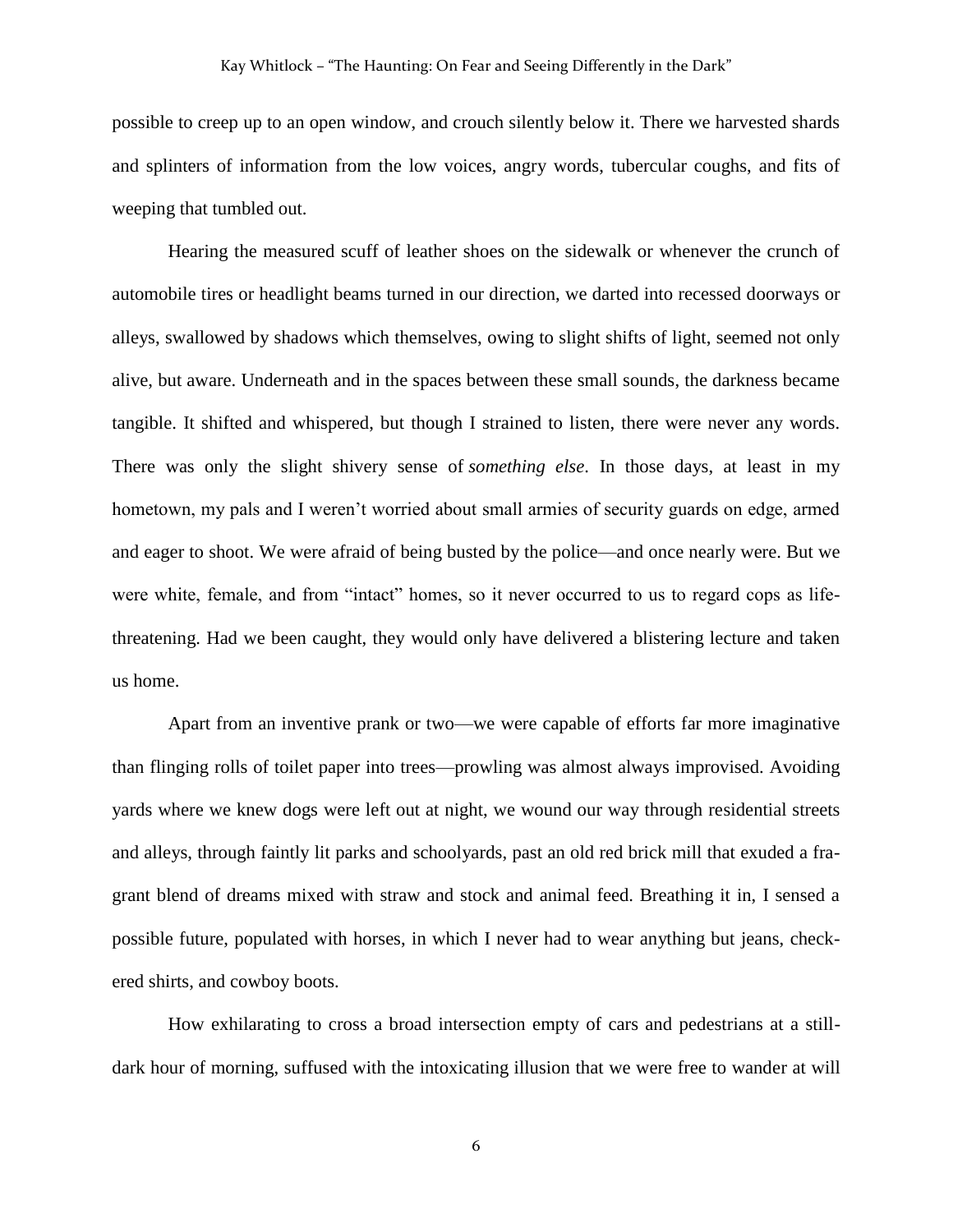forever. Occasionally we stood at one end of the Union Avenue Bridge, one site where, according to local lore, vigilantes hanged people. A "hanging tree," a towering old cottonwood that once also stood somewhere in this area, had long since been cut down. Gruesome to imagine, it nonetheless appealed to that exuberant but nonspecific bloodlust harbored by many children—an old-time story about the deliciously horrific deaths inflicted on nameless, disposable people with no discernible resonance in our own lives. Death to the Bad Guys! Lynch mobs were not, so far as we knew then, part of our communal histories. So we gave no thought to who those luckless people were (beyond knowing they were considered "wretches," "thieves," and "desperadoes"). Who cared about about why they were murdered, or who was in the mob that strung them up much less why the authorities let them do it?

Once, feeling especially daring, we crossed the bridge partway to peer down at the levee and river flowing on the far side of the railroad yard. Mysterious things might be drifting downstream on the nighttime current of the Arkansas River: perhaps surly escapees from the Canon City prison or bodies or even a ghostly, out-of-century showboat.

And we kept going into the night, replete with signs and wonders. Though we didn't get there often, the train yard offered a dramatic payoff. The harsh clamor and clank of engines and boxcars being switched out sounded like a city constructing itself when nobody is watching.

In its heyday, built of red sandstone in Romanesque Revival style, the imposing Union Depot served by five railroads, each bearing an enchanted name sure to ignite wanderlust: Denver & Rio Grande; Chicago, Rock Island & Pacific; Missouri Pacific; Colorado & Southern; and best of all, the fabled Atchison, Topeka & Santa Fe. By the time I was growing up, those vibrant days were well on the wane. While a few passenger trains still rumbled through, more and more engines hauled only freight. But that hardly mattered.

7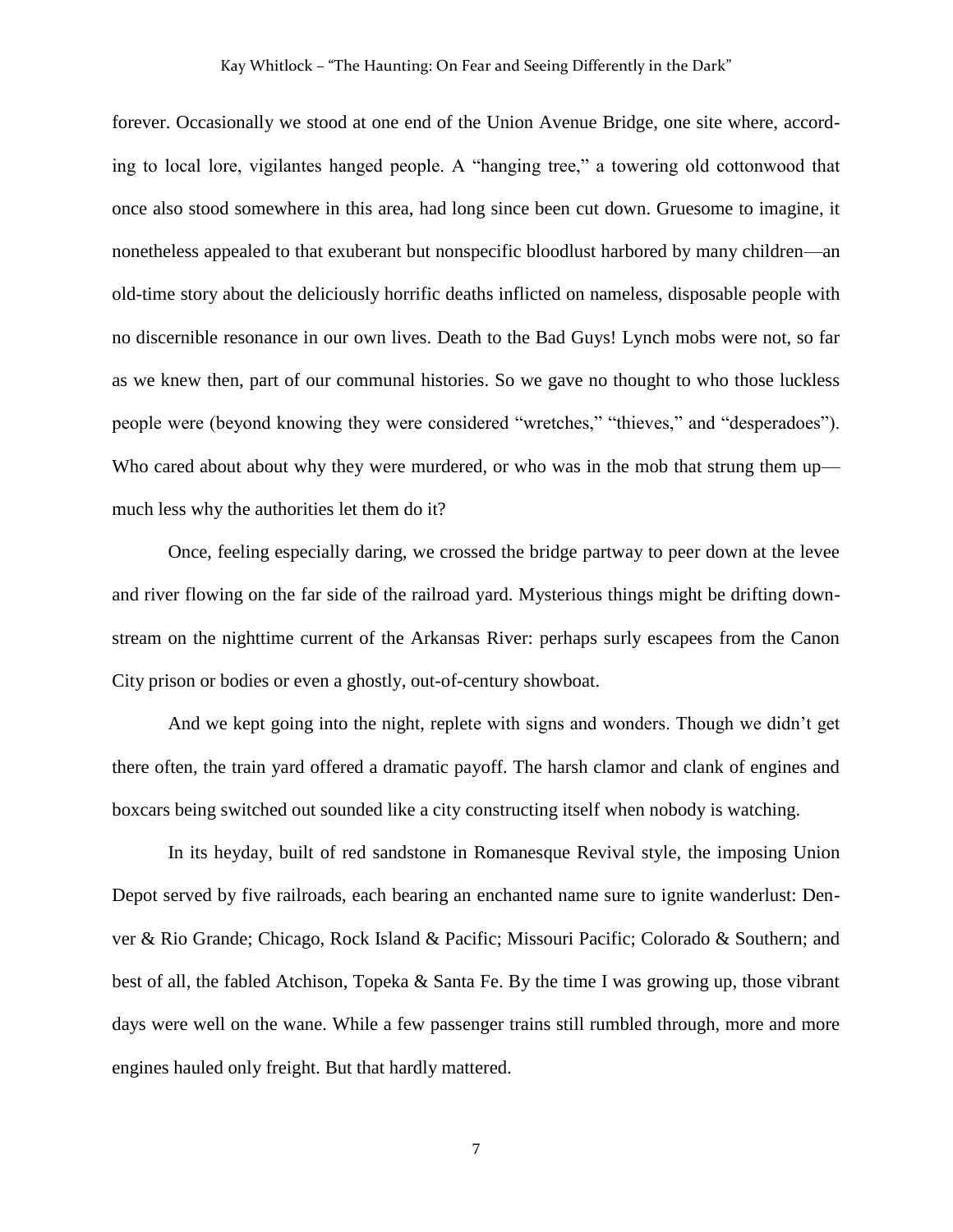A train was still a portal between Hell on Earth (Here) and Anywhere Else (There). Like so many restless kids in smaller towns over so many generations, I longed to be transported out of my awkward past and misfit present into a future filled with some authentic sense of belonging. Maybe even into the idyllic realm of Judy Garland movies, like the park, filled with happy families, in which she strolls at the end of *In the Good Old Summertime*. The world in those movies was more real than the one in which I was growing up—or so I wanted to believe.

Sometimes we headed over to Main Street, which in those long-ago years anchored a thriving downtown. After dark, all those buildings that consumed so much of our daylight lives—stores, banks, public buildings—transmuted into ghost structures, silently watching and waiting until the authority of daylight permitted them to resume feeding. Once, the mysterious aura of the Catholic diocesan cathedral on Grand Avenue drew us in. Were its doors always so generously open during the night? Or only when someone forgot to lock them? Does anyone remember? In the end, the only thing that matters is that once they opened in the predawn darkness to admit errant kids as well as a small scattering of lonelyhearts and derelicts. In my memory, the cathedral is forever a place of opaque stained glass windows, shadowy niches, forlorn statues with blank eyes and uplifted or outstretched hands, and tiers of flickering votive candles. All enveloped in a dim haze of sorrow and loss.

Our daring wasn't boundless. The scandalous 85 Club featuring Hot-Cha Hinton with Her Pussycat Revue, was, sadly, too far away. The steel mill, with its roaring blast furnaces that in those years still defined the cityscape was more than we could manage. We stayed away from the sprawling grounds of the state insane asylum and the less kempt Pioneer Cemetery where, in the 1920s, according to my mother and grandmother, the Ku Klux Klan presided over member burials. We visited these places often in the daylight, and even at twilight, on our bikes with a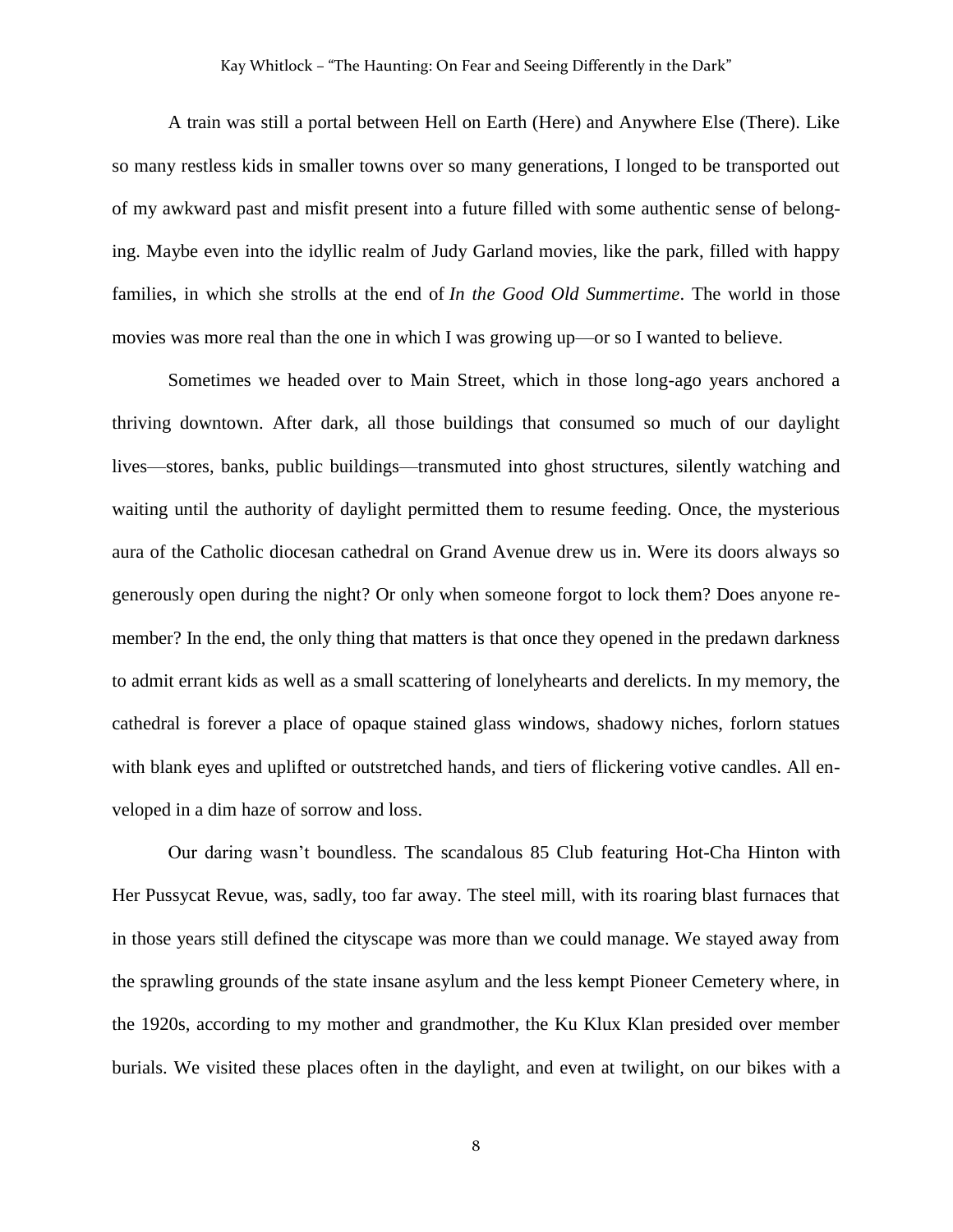gang of pals, during raucous games of "ditch 'em." But never in the deep darkness. When it was just two of us.

As for real danger, I want to think that we never encountered it. It's impossible to know for sure. We were never harmed or obviously threatened in any way. Yet memory is selective, and so many things happen in the darkness that may be sensed but go largely unseen. And there was that one night . . . A friend and I were heading home, walking single file along a residential sidewalk. I was in front. Thick privet hedges lined the front yards of two or three homes. Suddenly she hissed something like, "Run! Don't turn around! Just run!"

And oh, we ran, we ran, we ran, skinny stick legs flying, and did not stop until, blocks later, we reached my yard, bent over, gasping for air, chests heaving, hands on thighs. I have no recollection of what it was we fled, or if it was anything at all. Maybe my friend was just having a little joke at my expense. I didn't think so at the time; still don't. We lost touch for many years, and when we finally reconnected, she couldn't dredge up a clear memory, either. So it's all consigned to the great psychic landfill of Things Not Remembered from Childhood. Still, for the sake of argument, let's assume she did see or hear something that filled her voice with such chilling urgency. What on earth was it? A flasher? Our school principal up to no good? The spectral emanation of Bobby Greenlease?

My pre-dawn rambles did not continue long after that night. New hairline fractures in my burgeoning courage constellated old jitters. And we were entering our teens, a time when the lives of newly-menstruating girls were more closely monitored by just about every possible authority figure. More than fifty years later I still wonder what I would have seen had I turned around. Maybe something really was watching us, following us, not only that night but also on other nights, and we just remained unaware of it.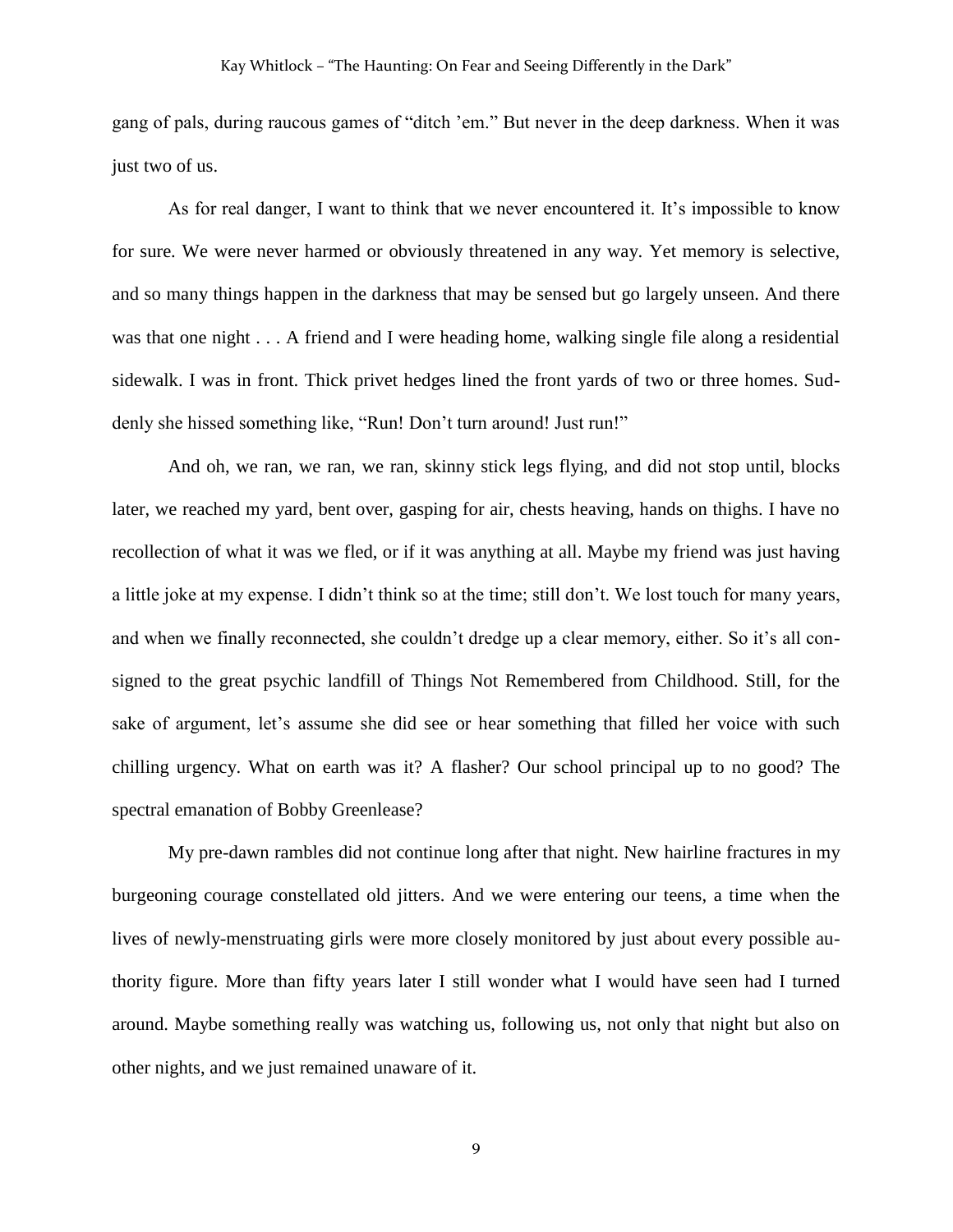More to the point: What did my own fear distribute and conceal among all those hedges and houses, among all those structures and graveled alleyways, along all those empty streets on all those nights?



THIS IS A MOTHER'S WORST NIGHTMARE: that without her knowledge, her child, willful and self-propelled or dragged by malevolent others, will somehow vanish into the great Out There, Into the Dark, where Unspeakable Things Lie in Wait. But just before dawn, we always returned home, squeezing noiselessly through the gate and coming in the back door, carefully tiptoeing up four creaking stairs and into my bedroom. There we listened anxiously into the silence for sounds of my mother's wakefulness that never came.

Mom arrived home from work dog-tired on Friday nights and always seemed to be sleeping deeply on our return, perhaps lost in her own seldom-realized dreams of adventure. Affable Trixie barked only and briefly at strangers or menacing dogs while the cats remained focused on their own comfort. My older sister undoubtedly would have snitched; she and I ratted each other out given the slightest opportunity. But she was always away, spending those nights at somebody else's house. And my father was never home. He worked the graveyard shift, 11 p.m. to 7 a.m., monitoring gauges and machinery at a pump station for the local water works.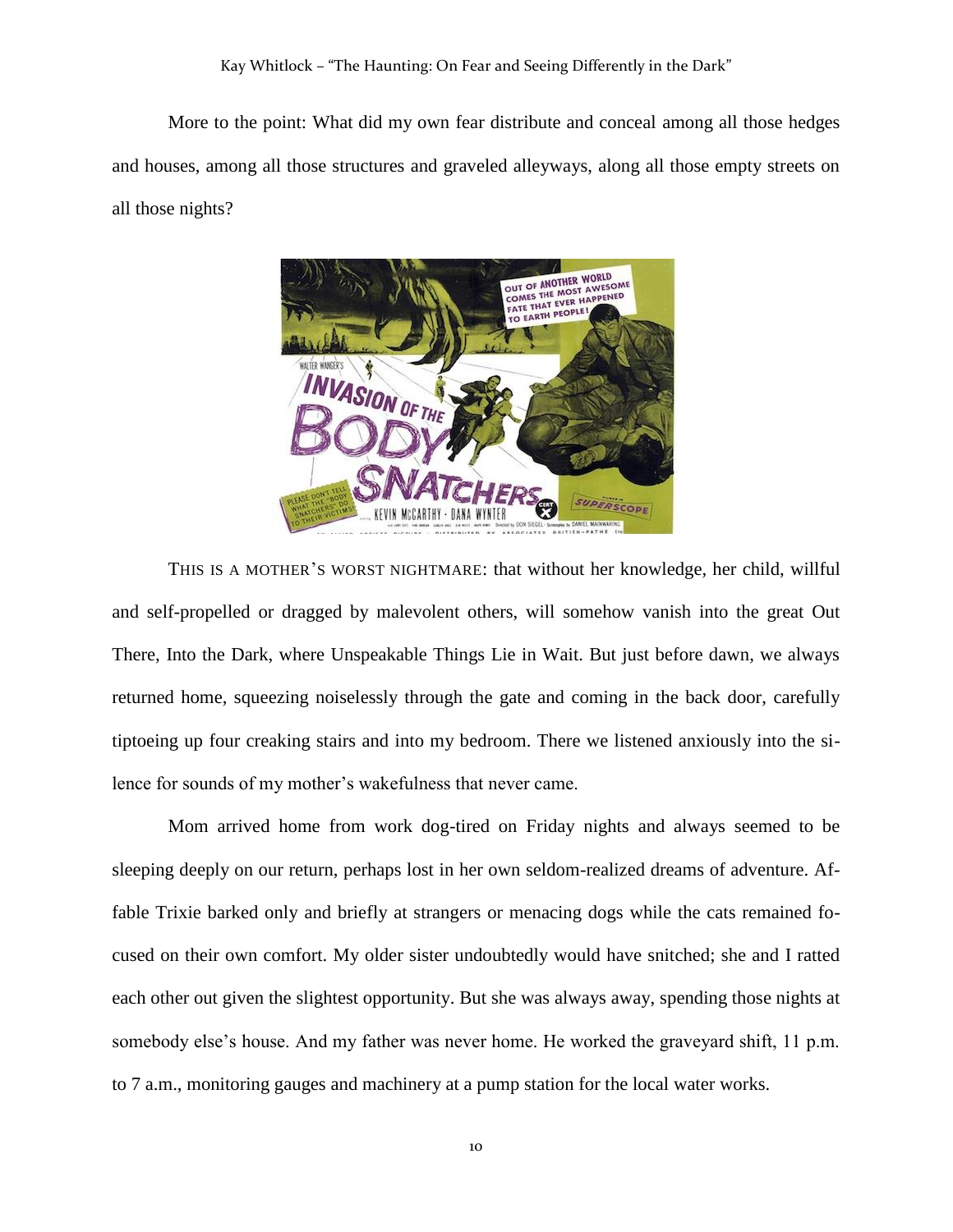It's tempting to offer up my dead-of-night traipsing about as a modestly triumphalist tale about "facing and thereby conquering my fears." But that's not true. Or I could simply say that my experience reveals the wonder and beauty of darkness, disproving the nightmare with which it is so often associated.

But the truth is much messier and far more interesting. The darkness remains, for me, a carnival-like repository of dread *and* a shapeshifting source of wonder, knowledge, and beauty that cannot be glimpsed in daylight. In some inchoate way, I have always known this; it's probably what led me outside. Yet even this explanation feels a bit twee, a perky *both/and* insight standing in smug opposition to the stern rigidity of *either/or*. As if the whole supply of possibilities could be contained in that mangy space between such reductionist bookends. Committing to the borderlands that constitute The Dark is a tangled undertaking. The journey does not lend itself to the kind of self-congratulation and pithy sloganeering so beloved by New Agers, self-help gurus, and workshop facilitators; so endemic to organizational fundraising and commodified spirituality; so intrinsic to the crusades and campaigns of demagogues and politicians.

For one thing, that *something else* wandering about in the darkness is real, unsettling, and it refuses to slink away. When we don't consciously engage it, someone always bears the terrible brunt of its consequences.

\*\*\*

In order to go adventuring in the dark when I was young, it was necessary to leave the house in which I lived.

So long as I stayed within the cocoon of purported "safety"—which is to say, within the familiar, well-defined parameters of home, family, church, and school—my fear was lumpy, undifferentiated, and usually displaced. I could not permit my apprehension to be lodged in what

11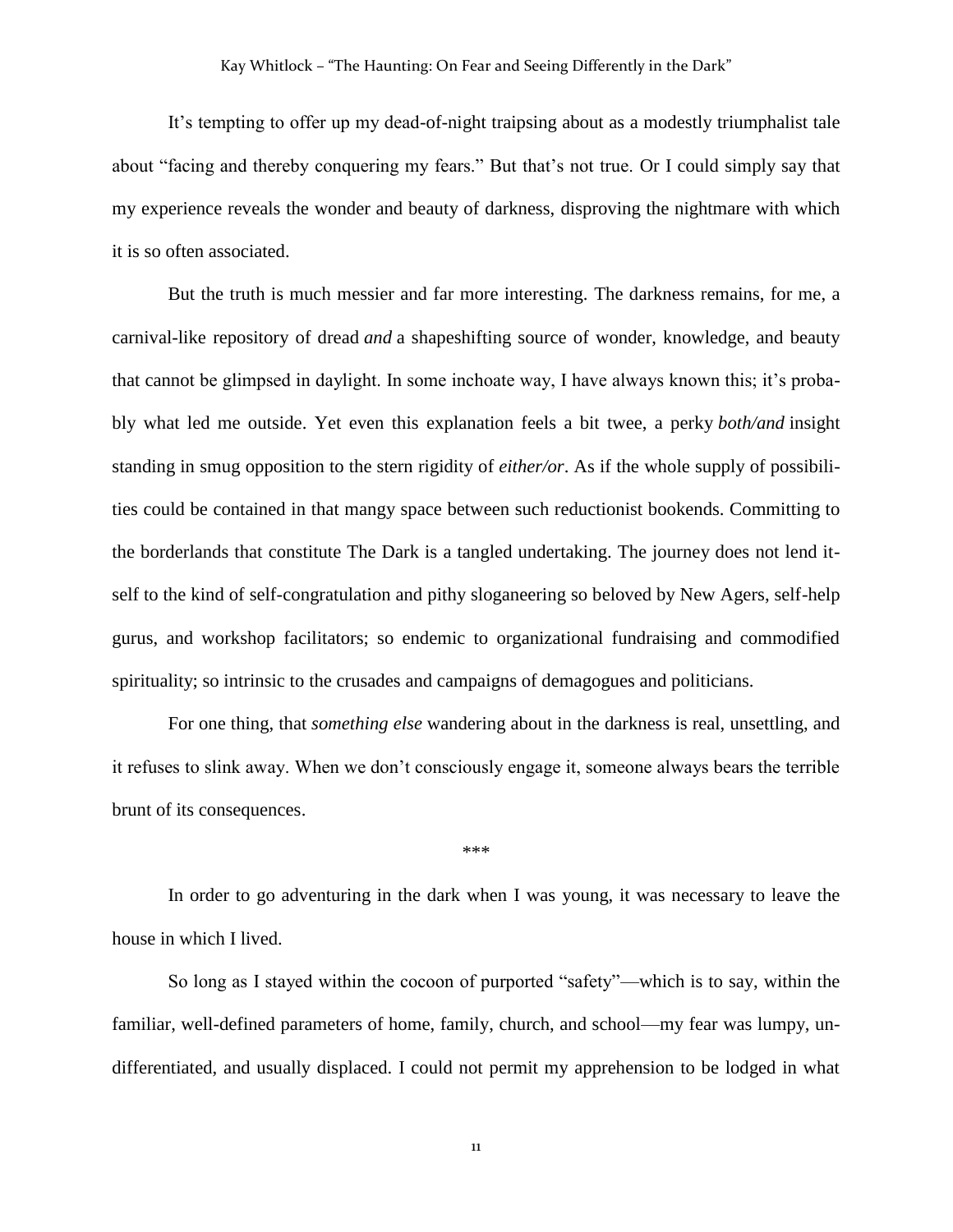was familiar and commonplace, even though that is where much of it belonged. Symbolized by The Dark, which held Evil and all of the dreadful, unspoken things that could happen to me, fear was comprised of artful, indistinct, and unforeseen sound and movement. The things that suddenly *thump* against the doorframe, creak unexpectedly on the staircase, scrape and scratch at the edges of closed windows, and exhale softly as they lie in shadowed wait just around the corner.

I employed various stratagems to keep this sense of impending doom at bay. Hid my most cherished thoughts and dreams. Tried to appease angry people whether or not I had anything to do with their rage. Ceaselessly apologized for shortcomings (real and imagined) and, indeed, for my entire existence. Made myself useful to people more popular than I. Sharpened my mind like a knife and conjured great fogs of words to disorient my enemies. Tried, impossibly, to become so good that I could exist beyond reproach. On rare occasion, my pent-up imagination, always theatrical, demanded release and unexpectedly popped like a cork, but everybody explained those moments away as aberrant: "That's so unlike her." Any relief these methods provided was temporary; none of them freed me. And so, with no conscious awareness of what I was doing, I began to move toward whatever it was that promised to annihilate me.

Already an avid reader, TV watcher, and moviegoer, I fell easily into the gravitational pull of the Fearful Darkness through story. Sure, it was scary—but also a huge relief. Tales from the astonishing imaginations of Shelley, Wells, Stoker, Poe, Conrad, Conan Doyle, Bradbury, and Jackson, and movies like *[The Bad Seed](http://horrorfreaknews.com/bad-seed-1956-review)* and *[Invasion of the Body Snatchers](http://www.filmsite.org/inva.html)* provided emotional recompense for my fears without actually exposing me to danger. But more than that, hinting at intricate, multilayered understandings of reality, these stories produced fantastical images and symbols that struck a nerve, even if I didn't fully understand them. I know now that it was never terror I yearned for so much as truth, no matter how slant it was served up.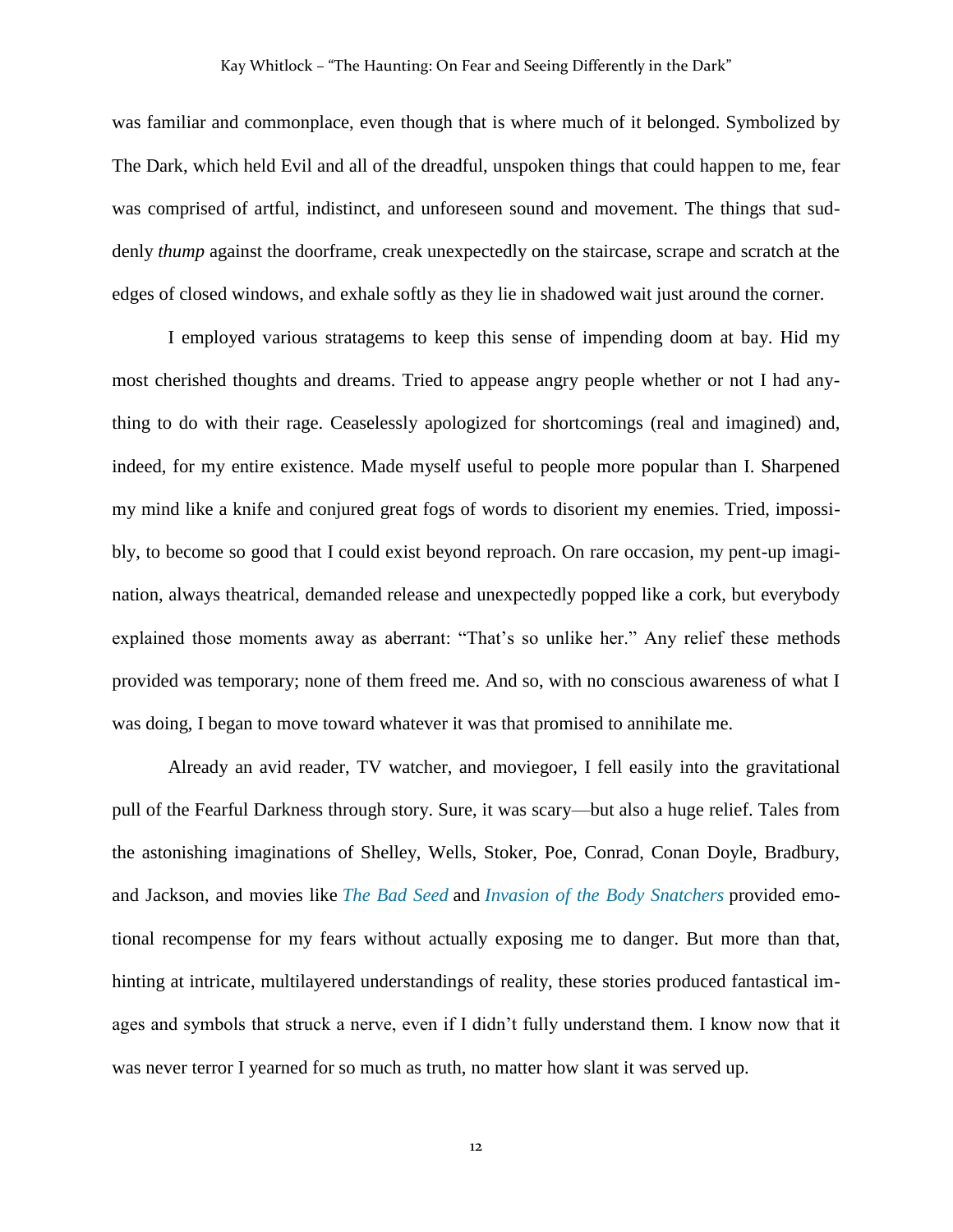*[Dr. Jekyll and Mr. Hyde](http://www.tcm.com/this-month/article/220524%7C220528/Behind-the-Camera-Dr-Jekyll-and-Mr-Hyde.html)* (1941 version) told me that goodness and the capacity for violence coexist in the same person. Other stories revealed that the outward appearance of morality and happy conformity could easily mask lies and the ability to inflict great harm. The menacing aliens in *[The Martian Chronicles](https://subterraneanpress.com/store/product_detail/the_martian_chronicles_the_complete_edition)* turned out to be *us,* not *them.* The monster might be a product of someone's well-intended but misbegotten machinations, or a symptomatic eruption of society's folly—*[Frankenstein,](http://www.filmsite.org/fran.html) [Godzilla,](https://medium.com/@bombshelltoe/gojira-vs-godzilla-two-nuclear-narratives-in-one-monster-443a7803219a#.wnltf1urc)* and *[Them!](http://www.tcm.com/tcmdb/title/16456/Them-/articles.html)* come immediately to mind. They wreak havoc not because of some intrinsic devotion to depravity but as a result of human hubris; they are Good Intentions gone monstrously wrong. *[King Kong](http://www.rogerebert.com/reviews/great-movie-king-kong-1933)* and *[The Creature from the Black Lagoon](http://classic-horror.com/reviews/creature_from_the_black_lagoon_1954)* are able to love, but persecuted and abused, they lash out at their tormentors in pain, fear, and rage. In these narratives, traditional storylines of innocence and guilt, good and evil, who is harmed and who harms become hopelessly ensnarled. They can't be separated out into eternally distinct categories of Good Guys and Bad Guys; it can all turn on a dime.

This discomfiting truth is embedded in many of these classic tales. And every shred of truth turns out to be as disposable as whatever it is that we fear. The monsters of our own creation—and our complicity in their emergence—are almost inevitably disavowed by means of cruel treatment and violently destroyed. No evidence remains that they existed; no set of tracks will be traced back to their creators. We don't want to remember. The impulse to safety only for self always permits the administration of incalculable pain to others in order to underscore its own vulnerability. But none of the violence deployed to kill the monster produces the absolute security so desperately sought; that is impossible. Many tales of terror end with a somber (and prescient) suggestion that even victory over what scares us is only temporary. Who know what bides its time, still lying in wait, in the shadows, Out There?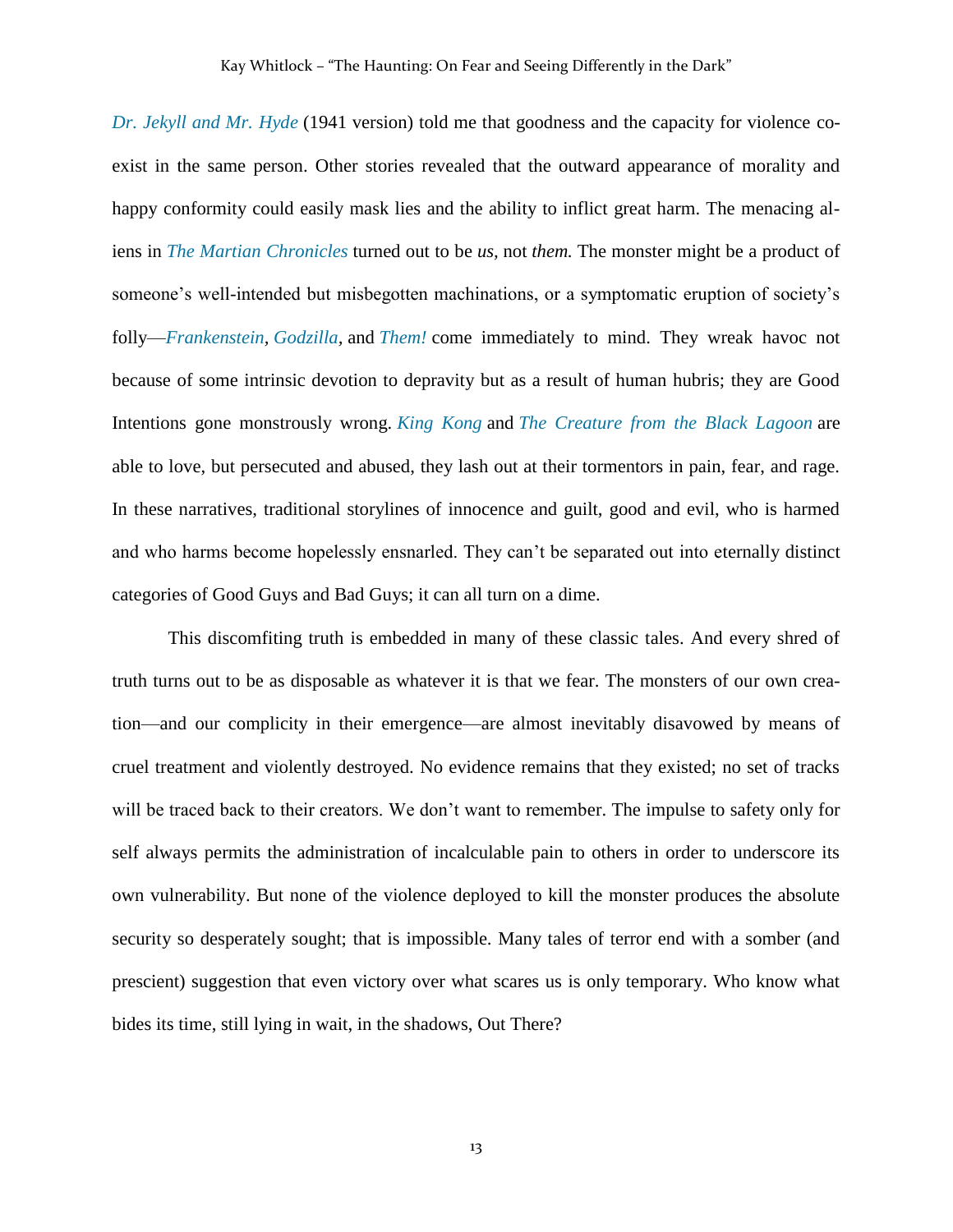## Kay Whitlock – "The Haunting: On Fear and Seeing Differently in the Dark"

Telegraphing the message that the world is far more mysterious and unpredictable than I'd been taught and that safety was never assured, even in the most ordinary and customary places, unnerving stories opened doorways into larger theatres of imagination and exploration.



IN 1963, ROBERT ALDRICH'S NOW-CLASSIC HORROR FILM, *[The Haunting](http://www.imdb.com/title/tt0057129/)* (1963), with Julie Harris and Claire Bloom, based on Shirley Jackson's acclaimed novel, played to rapt audiences. The story concerns four people who convene at Hill House, a foreboding, isolated, and possibly haunted mansion. Their purpose is to invite the appearance, document, and perhaps discern the origins of purportedly malevolent psychic phenomena within it. Eleanor Lance, the central character, is a colorless and timid middle-aged woman, a self-denying and resentful Good Girl who has spent a dutiful lifetime caring for her invalid (now deceased) mother. The story's focus is the influence of the mansion's derangement upon Eleanor's already vulnerable psyche.

Hill House is not deranged because it harbors darkness. It's tempting to think so because, as novelist Toni Morrison says in *Playing in the Dark: [Whiteness in the Literary Imagina](http://www.hup.harvard.edu/catalog.php?isbn=9780674673779)[tion,](http://www.hup.harvard.edu/catalog.php?isbn=9780674673779)* darkness is "terror's most significant, overweening ingredient." It is commonly conflated with the unknown, evil, danger, and death; with peoples who are not White, "black magic," female power, and more fluid expressions of gender and sexuality said to be "primitive" or "un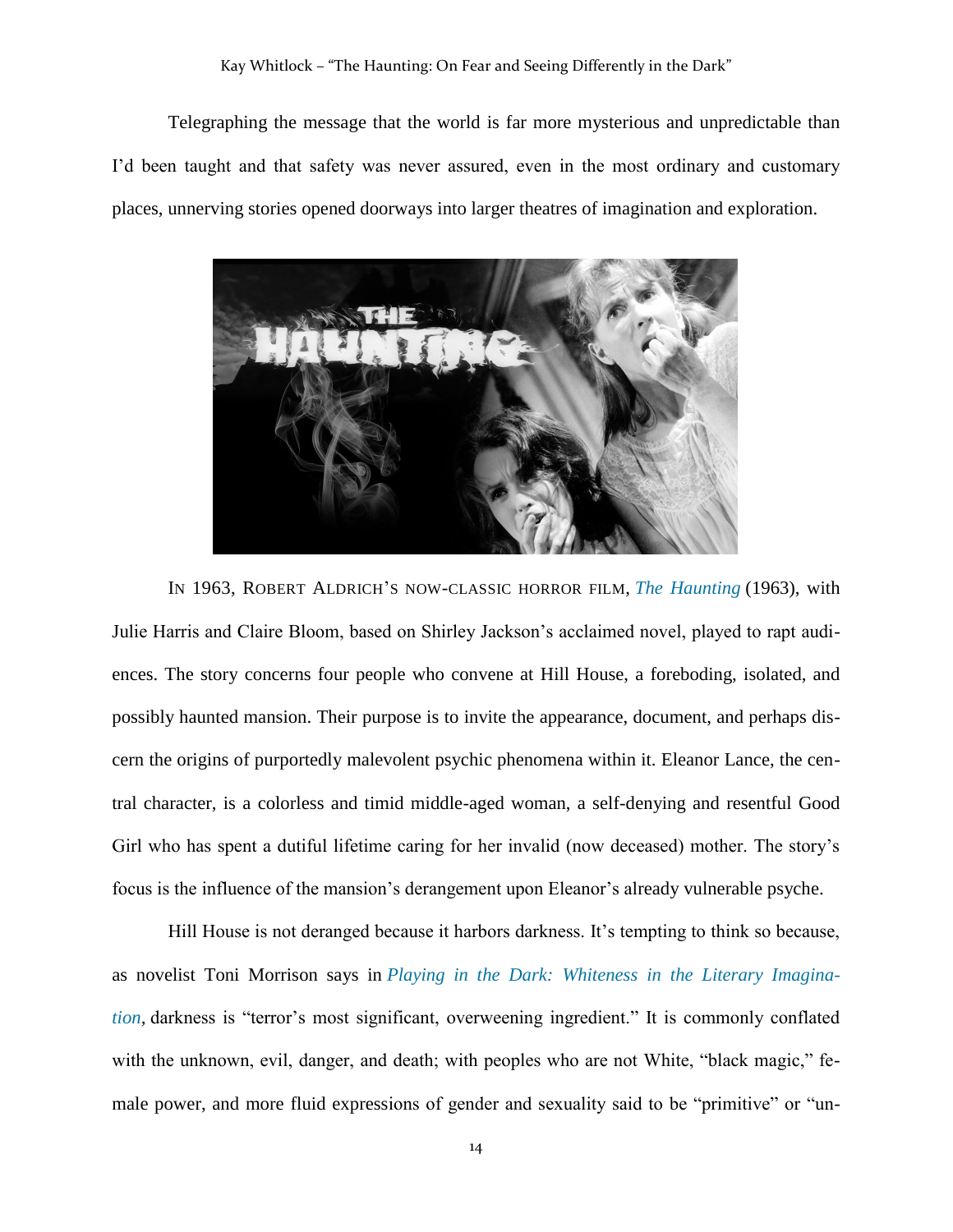civilized." While ancient mythologies and creation stories in many cultures are varied and nuanced in their treatment of darkness and the underworld, the dominant American imagination relies on a popular white supremacist vision that typically places "blackness" and the dark in hostile and inferior opposition to "whiteness" and light.

Yet darkness, like illumination, is an inherent aspect of everyone and everything. There is nothing intrinsically disordered, dangerous, or evil about it; its existence is central to individual and societal health and wholeness. But our society doesn't believe that, and so, for better or worse, currents of imagination—yours, mine, and ours—construct the darkness. There are many ways, Morrison reminds us, in which internal conflicts, alarms, and collective needs to allay internal fears are transferred to that "blank darkness."

Hill House is deranged because it holds its own conceptualization of darkness—centered in fear, death, and destruction—too close. Decade after decade, it nurses and consolidates fearful, isolating darkness to the exclusion of everything else. Hill House refuses self-examination; it recoils from the possibility of connection with a larger world. There is nothing to discover within its walls beyond an ever-increasing distillation of terror and, ultimately, psychic, spiritual, and physical death. The edifice produces its own dangers; it haunts itself.

This in turn permits the darkness only disorienting expression in the imaginations of others who, crossing the threshold into Hill House, encounter the structure's insatiable desire for control. What happens to the four people is predicated upon individual and collective abilities to meet the structure on its own terms, refuse to project their desires and needs into the frightening energies amassed within, and remain centered in a more complex and irreducible reality.

Danger does not come at Eleanor Lance from the outside. She is finally destroyed by her own response to the house's distortions and manipulations. Like Hill House, this woman has al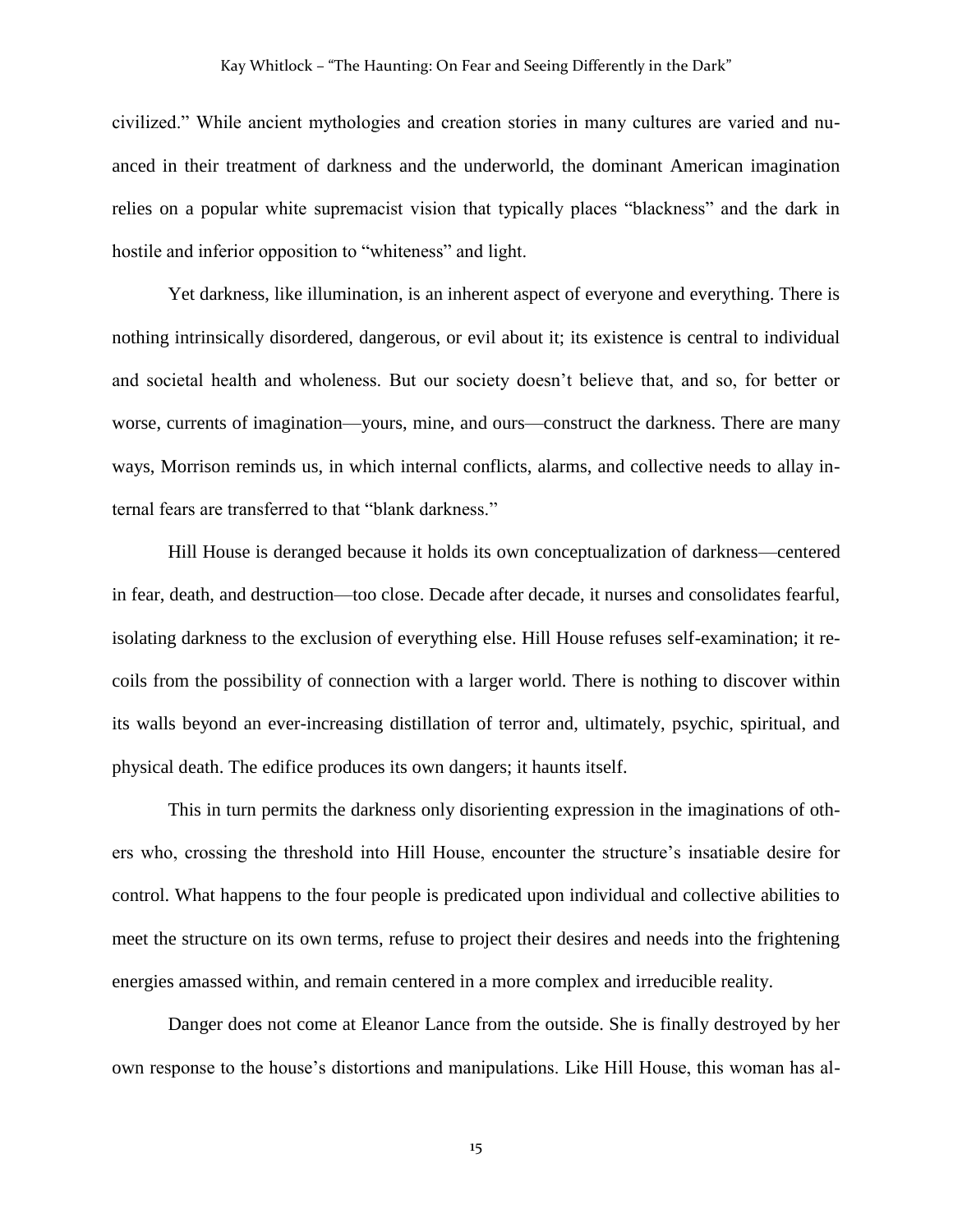ways held her own fear tightly confined. Unexamined, it will consume her and place others in danger. The palpable darkness provides her with purpose, significance, and the only real stirrings of physical and emotional desire that she permits herself: an erotica of fear. However funereal such attraction may be, it is fleshy and sensate. By surrendering to this repressive atmosphere, Eleanor Lance hopes for a different future in which she matters. She finally *feels* something. She possesses agency and power. At last she is wanted; she belongs. She doesn't want to leave. And Hill House doesn't want her to go.

This is only one of many possible readings of *The Haunting.* But I have come to think of Hill House as a skillful representation of a psyche dominated by fear and obsessed by strategies of manipulation, containment, and control that are said to be necessary for securing safety and realizing freedom. Its urgent and overriding need is to suffuse the darkness with dread and make others who come within its influence experience the world in the same way. Though its effects are isolating, it taps into legitimate hopes and longings for "the good life" and a sense of community, familiarity, and belonging as well as confirmation of one's own virtue.

But if clinging only to the distorting thought of a brutal darkness for self-definition is problematic—so, too, is an obsessive and unquestioning embrace of "the light" to vanquish the demon darkness. However attractively packaged, conquest is always [the wrong paradigm,](http://www.beacon.org/An-Indigenous-Peoples-History-of-the-United-States-P1164.aspx) with its simplistic, self-serving storyline of inevitable victory of "the light"—goodness and enlightenment—over barbaric, savage, evil, and death-dealing darkness.

\*\*\*

Over many years, I have learned how easy it is to imagine that any problems with darkness and all of its connotative, fearful associations belong to someone else. For a long time, I pushed aside concerns that some of those problems might also be mine by romanticizing the is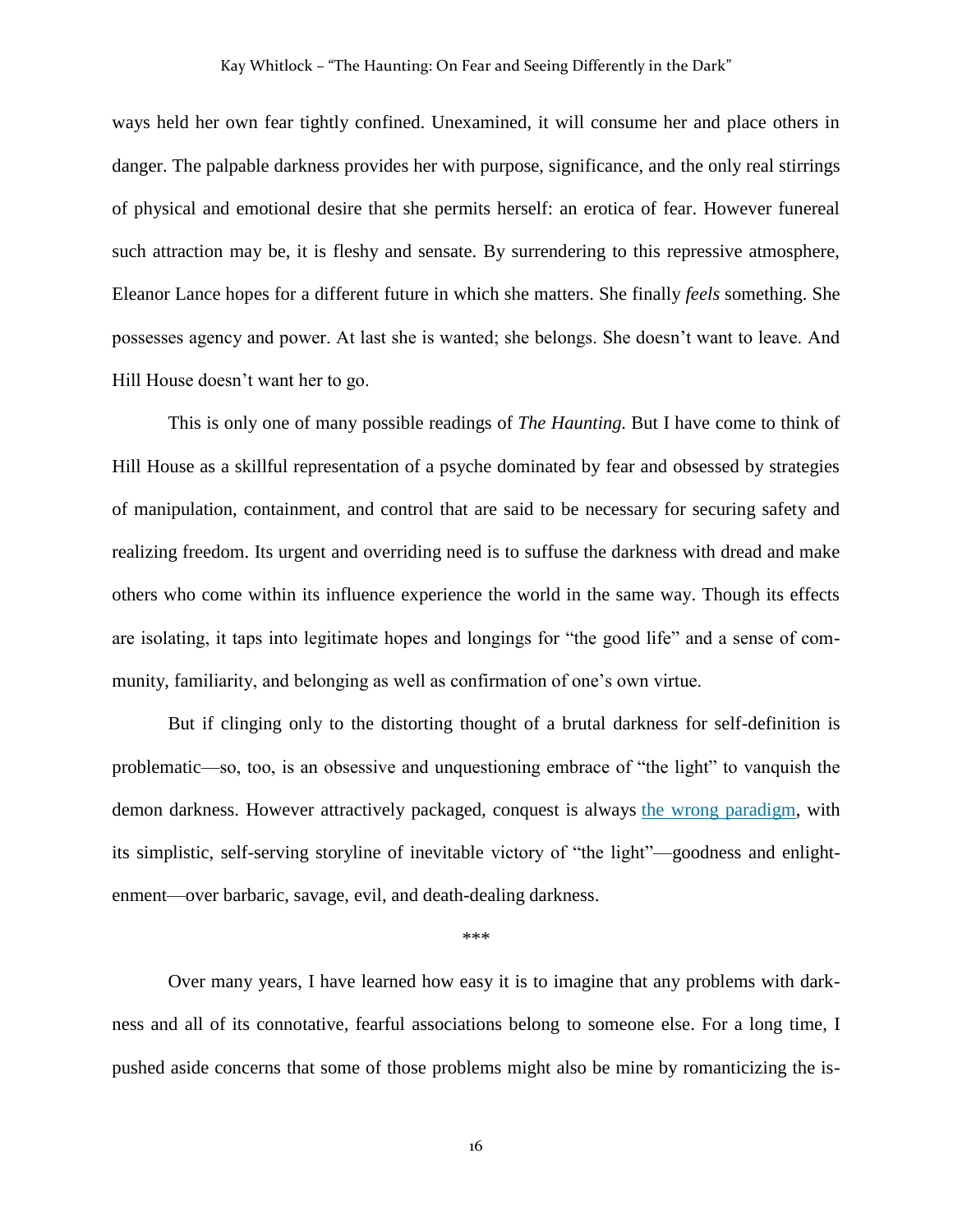sue and focusing on the splendor in the darkness that revives an ancient sense of reverence and in some way reflects and amplifies one's deepest hopes and dreams. While opening the self to such beauty and wonder is essential, it is also the simpler task. It's much harder to admit to playing in one's own dark gardens of fear.

It has taken me most of a lifetime to realize that, all along, the mysterious and elusive source of unease, that unnerving sense of *something else* wandering about in the darkness was me.

It was never Bad Guys, thugs, psychopaths, morally vacant people with even less money than my family, child molesters, ghosts, monsters, or sharks. The unlit terror I experienced in childhood and carried with me since was never just at the bottom of the stairs, located in some terrifying and inherently menacing, oppressive *Other.*

All along, it was just me creeping around in the vast stuff of my own fears with which I often populated the darkness and that shaped so much of my life. This is not to say that there are not real things to fear. Violence, abuse, and exploitation are real; they are not phantasms of overwrought minds. But they also have nothing to do with darkness. To manage our fear—in the worst ways possible—many of us simply refuse to see that the most massive forms of these ills are routine occurrences in respectable, daylight society. They are found in families, corporations and businesses, politics, religious and spiritual communities, schools, and institutions charged with the creation of public and national safety. Together, we bear responsibility for them.

How is it possible to take responsibility for something whose existence we don't want to even acknowledge? That requires rounding the corner, looking into the shadows, and coming face to face with ourselves. During those trickster hours, I did more than learn to love the night. I also unwittingly transformed into something of a mirror image reflection of my personal terrors.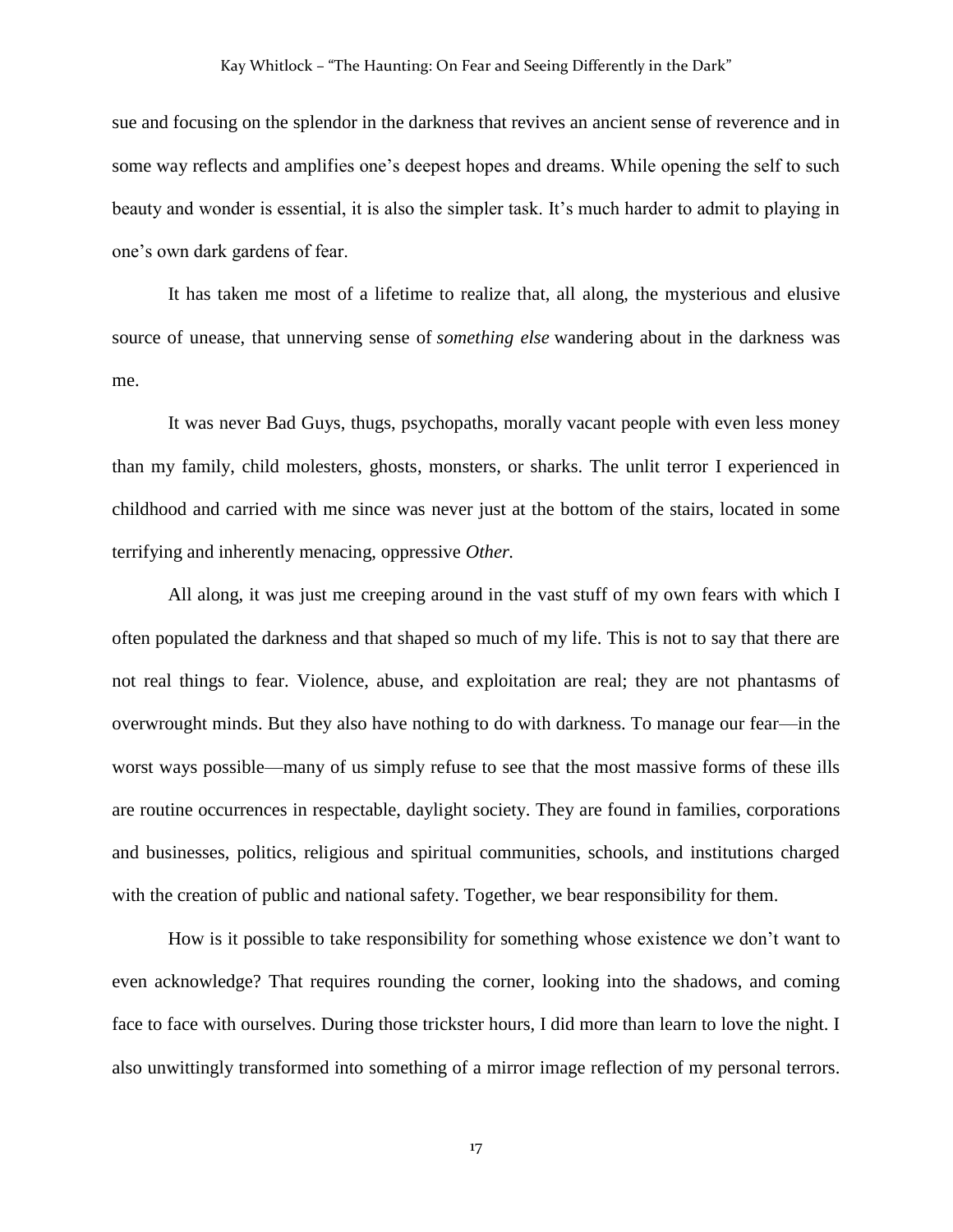I became the unseen person creeping through the night, hiding among shadows, and crouching beneath open windows. The person capable of deceiving someone else, and even myself. It was my footstep that now creaked surreptitiously on the stair while someone else slept, unaware of the presence and movement of other people.

I didn't actually become a Peeping Tom, but close enough. My intentions were never malicious. I did nothing to harm or knowingly frighten anyone else. Yet it turns out that what I fear in others in some way turns out to be a part of me—or at least a nascent ability I possess, a dormant capacity that I may or may not act on over time, as conditions change. This is one step toward coming to terms with the aspect of self that amasses my own psychic stores of avoidance, denial, and dread; that seeks to find only righteousness in myself and fault in others; that seeks to displace all of the world's indifference, injustice, violence, and cruelty onto that all-purpose, elastic, demonic *Them.*

It's important not to overstate the case. I did not bring the abuse I once experienced upon myself. I'm not an ax murderer, state-sanctioned torturer, corporate destroyer of ecologies and the environment, or fascist dictator in the making. But even when I was young, I couldn't help feeling the thrill of breaking the rules and being one up on unsuspecting others. I *loved* the heady sense of power—or at least the potential for it—that emerged as I charted my course through the ambiguous darkness. Imagine what politicians and religious leaders can do by fueling the fears of their followers while simultaneously appealing to their desires to feel more powerful than and superior to those who are feared. Imagine the blurring of fear and power for those already inclined to be bullyboys. Imagine what this might mean for fearful people who have always been conditioned to be meek and subservient. Imagine how susceptible many of us are to the confi